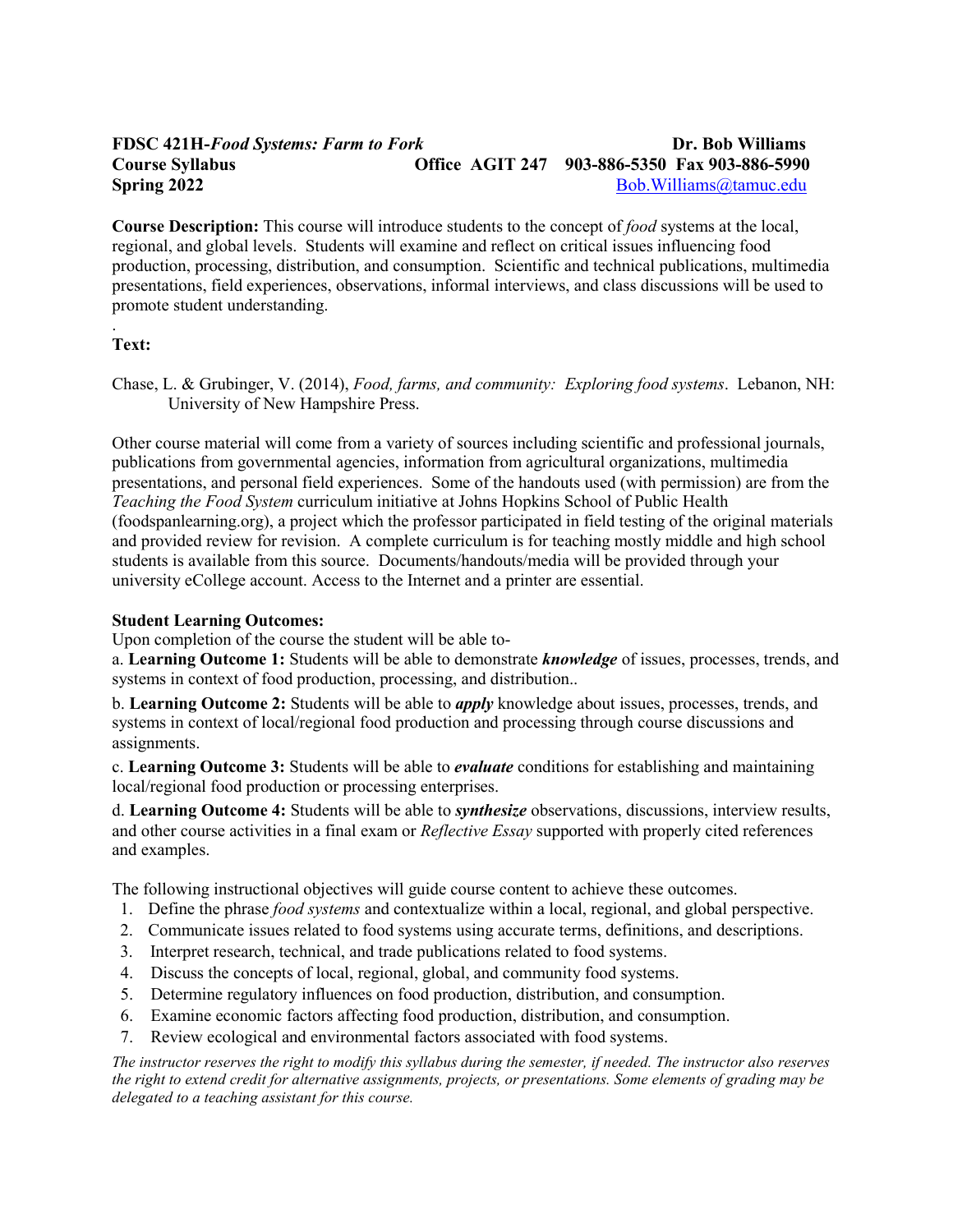- 8. Compare food processing for local, regional, and global food systems.
- 9. Analyze criticism of animal agriculture as a component of food systems.
- 10. Explore issues related to food safety and hygiene.
- 11. Appreciate the impact of labor and technology used in farming and food processing.
- 12. Recognize the diversity of products and production methods in food systems.
- 13. Participate in activities designed to promote career awareness and development in food systems.
- 14. Engage in farm-based activities that contribute to local or regional food systems.
- 15. Synthesize course topics, resources, activities, and perspective into an essay regarding food systems.

*Possible Points* 

#### **Grade Determination:**

|                                                                                    | Possible Points |
|------------------------------------------------------------------------------------|-----------------|
| Online discussions (10 Modules $\omega$ ) 20 per module)                           | 200             |
| Assignment #1 Poster on food item origin, production, processing, and distribution | 100             |
| Service Learning/Career Awareness & Development Engagement                         | 100             |
| Farm-Based Experiential Learning Activities                                        | 100             |
| Assignment #2 Fabulous Farm to Fork Food Systems Finale                            | 100             |

Your Grade (%) =  $\frac{Points}{k}$  Earned x 100 600  $(A = 90-100 B = 80-89 C = 70-79 D = 60-69 F =$  below 60%)

## **Class Engagement for All Course Activities**

This is a "flipped" or web-enhanced course, where most media-related activities and handouts are available online for review outside of class. There are related online discussion prompts for each module that serve as formative assessments for each module. There will be 10 online modules (or units) for this course which are opened and closed following a schedule. Additionally, there will be weekly lecture/discussion with outside of class-time farm-based experiential learning activities and designated service learning projects from which you can choose.

#### **Attendance and Participation in Class/Online Discussions**

You are expected to attend each class period ready to participate in discussion and other class activities. Participation in face to face class activities will enhance your understanding and perspectives related to the various aspects of food systems. Each module will have 2-3 online discussion prompts related to the reading assignments, multimedia presentations, and other course activities. Replies to the discussions will be due by 11:50 p.m. the first Sunday following when the module is posted/opened. In order to get full credit for online discussion, a reply to each prompt must be posted in a timely manner.

## **Assignment #1**

Each student will create and share a poster presentation with the professor and classmates addressing the production, processing, and distribution of one *non-commodity* food item, such as a fruit, vegetable, or grain other than barley, corn, rice, or wheat. Prior approval from the professor is required to eliminate duplication and assure that the food item is relevant to course content. The poster presentation will consist of one PowerPoint slide with information presented with title, subtitles, text, graphics, and references. This project is similar in design to a 2-3 page term paper but presented in a one-page format.

*The instructor reserves the right to modify this syllabus during the semester, if needed. The instructor also reserves the right to extend credit for alternative assignments, projects, or presentations. Some elements of grading may be delegated to a teaching assistant for this course.*